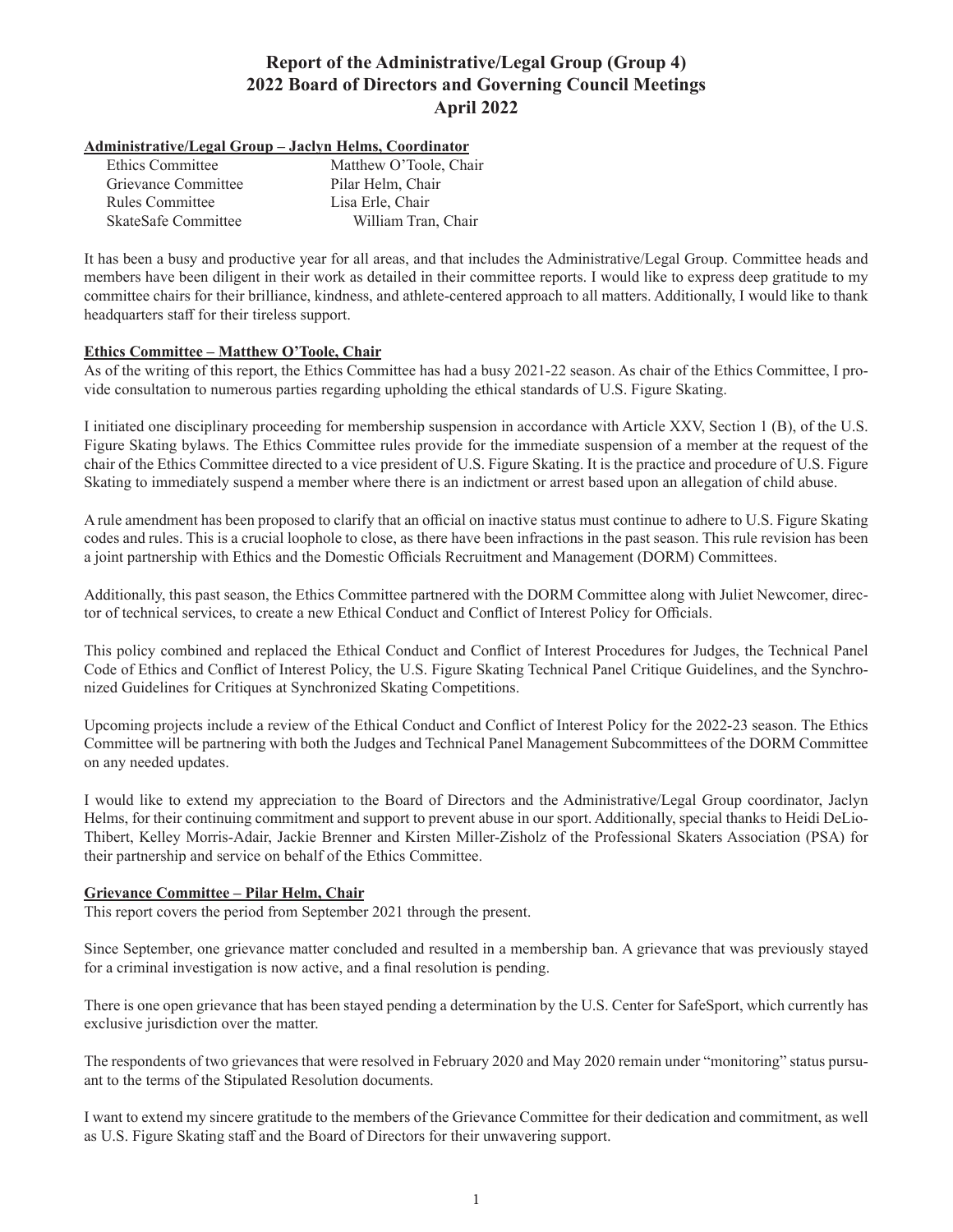# **Report of the Administrative/Legal Group (Group 4) 2022 Board of Directors and Governing Council Meetings April 2022**

### **Rules Committee – Lisa Erle, Chair**

The Rules Committee's primary work for the 2021-22 season was working with the committees in their efforts to adapt the rules for the season as we continued to deal with the challenges of a global pandemic. Competitions and chairs of the committees for each of the disciplines continue to review and propose changes to their rules in order to provide our athletes meaningful opportunities in their skating journeys. We also worked with the Adaptive Skating Subcommittee on their proposals to expand the Skate United program.

Our main role as a committee continues to be working with Juliet Newcomer at headquarters to edit and update the rulebook to reflect the rule changes approved at the most recent Governing Council as well as for clarity and accuracy throughout the season. The Rules Committee works with all other committees on Technical Notifications when necessary, as well as ballots and rule changes as they adjust and develop their rules.

I would like to thank our group coordinator, Jaclyn Helms, as well as all my committee members for their input and support. I also thank all the committee chairs for their work on the rules and their patience with the process. And, of course, we send our utmost gratitude to Juliet Newcomer for her tireless work and guidance in keeping our various documents, rules and published rulebook up to date.

#### **SkateSafe Committee – William Tran, Chair**

This past year, we saw figure skating events, test sessions, and competitions return in a responsible way as we entered a new phase of the COVID-19 pandemic. And with the return of these activities, member safety continued to be a top priority for our organization. Our staff at headquarters was prepared for any increases in incident reports as activities resumed.

I had the honor of leading a strong SkateSafe Committee, where each member of the committee brought their own expertise and experiences to the table.

There are a few achievements that I would like to highlight on behalf of the SkateSafe staff and the SkateSafe Committee.

- We have implemented compliance requirements for prospective judges (aka trial judges). Previously, individuals who signed up to become trial judges were exempted from the SkateSafe and SafeSport compliance requirements until they received their first appointment. Our committee recommended that this gap be closed, and the staff at headquarters coordinated with those on the technological side to make this happen.
- We now have an advisory process to assist the executive director and U.S. Figure Skating general counsel when a member wishes to appeal the results of their background check. Last year we created guidelines for the advisory panel to consider, and we recently had the opportunity to implement this new process. I thank the committee members who served on that advisory panel.
- We successfully rolled out the first major rebranding of our program. All references to "SafeSport" now clearly mean the U.S. Center for SafeSport, and all references to "SkateSafe" refer to U.S. Figure Skating's own SkateSafe Program. After careful deliberation and legal diligence, the rebrand officially launched in September 2021. By December 2021, we were able to offer new print and digital signage for clubs to use.
- We issued a new SkateSafe Handbook. Effective Jan. 1, 2022, the SkateSafe Handbook includes updates and clarifications based on recent revisions to the Minor Athlete Abuse Prevention Policies (MAAPP).
- In October 2021, we were very fortunate to add headcount to our SkateSafe staff at headquarters when Julie Parkes joined the team as manager, SkateSafe education and outreach. Advancing our education efforts across the organization remains a top priority, and we're thrilled to have a dedicated staff member for this purpose. To highlight just a few of our educational initiatives, we promoted the virtual SafeSport Summit, Oct. 6-7, 2021. Additionally, our headquarters staff joined all three of the vice presidents' calls in September to provide insightful updates to our membership. We also continue to have monthly SkateSafe updates included in U.S. Figure Skating's "Clubs Matter" newsletters. As an example, in the February newsletter, we included one of our new education videos regarding Mandatory Reporting.